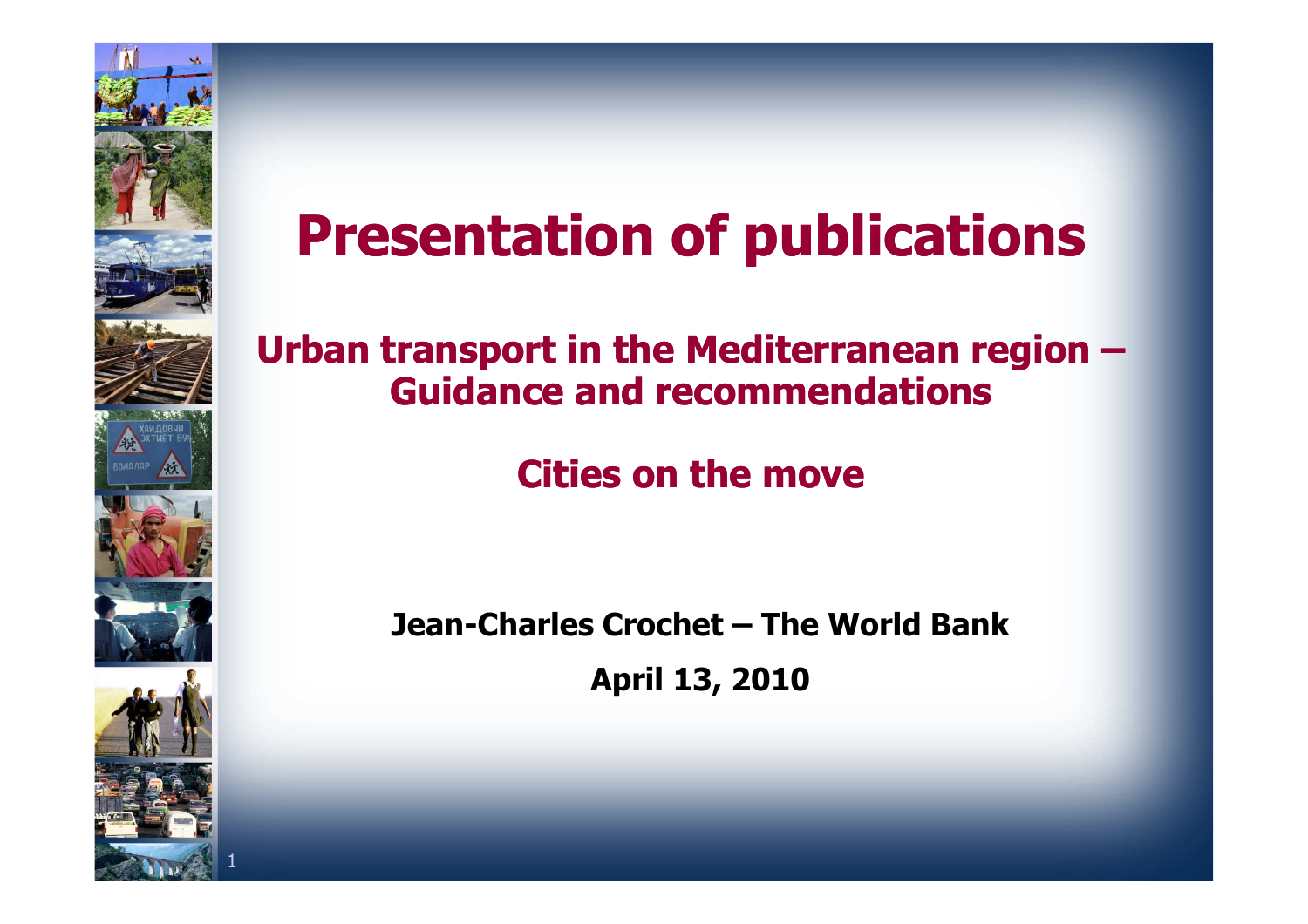### **Content of the presentation**

### **T** Two major publications

- "Urban transport in the Mediterranean region –Guidance and recommendations"
- **E** "Cities on the move"
- Some other useful sources of information



2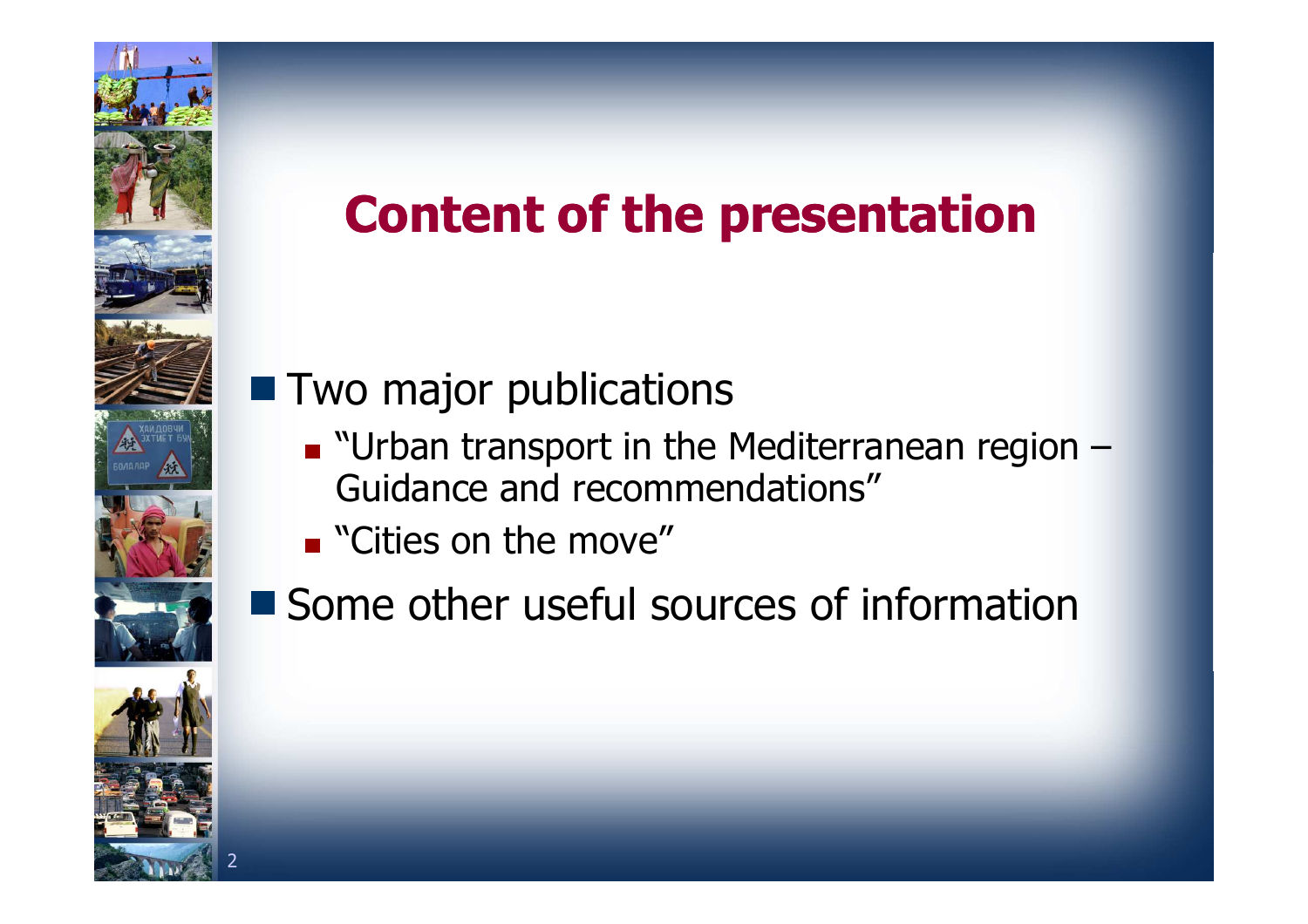## **Urban transport in the Mediterranean region – Guidance and recommendations**

- Based on the presentations and conclusions of the Regional seminar on urban transport in the Mediterranean held in January 2008 in Skhirat(Morocco)
- Discussion of key strategic options in the urban transport sector applied to Mediterranean countries

3

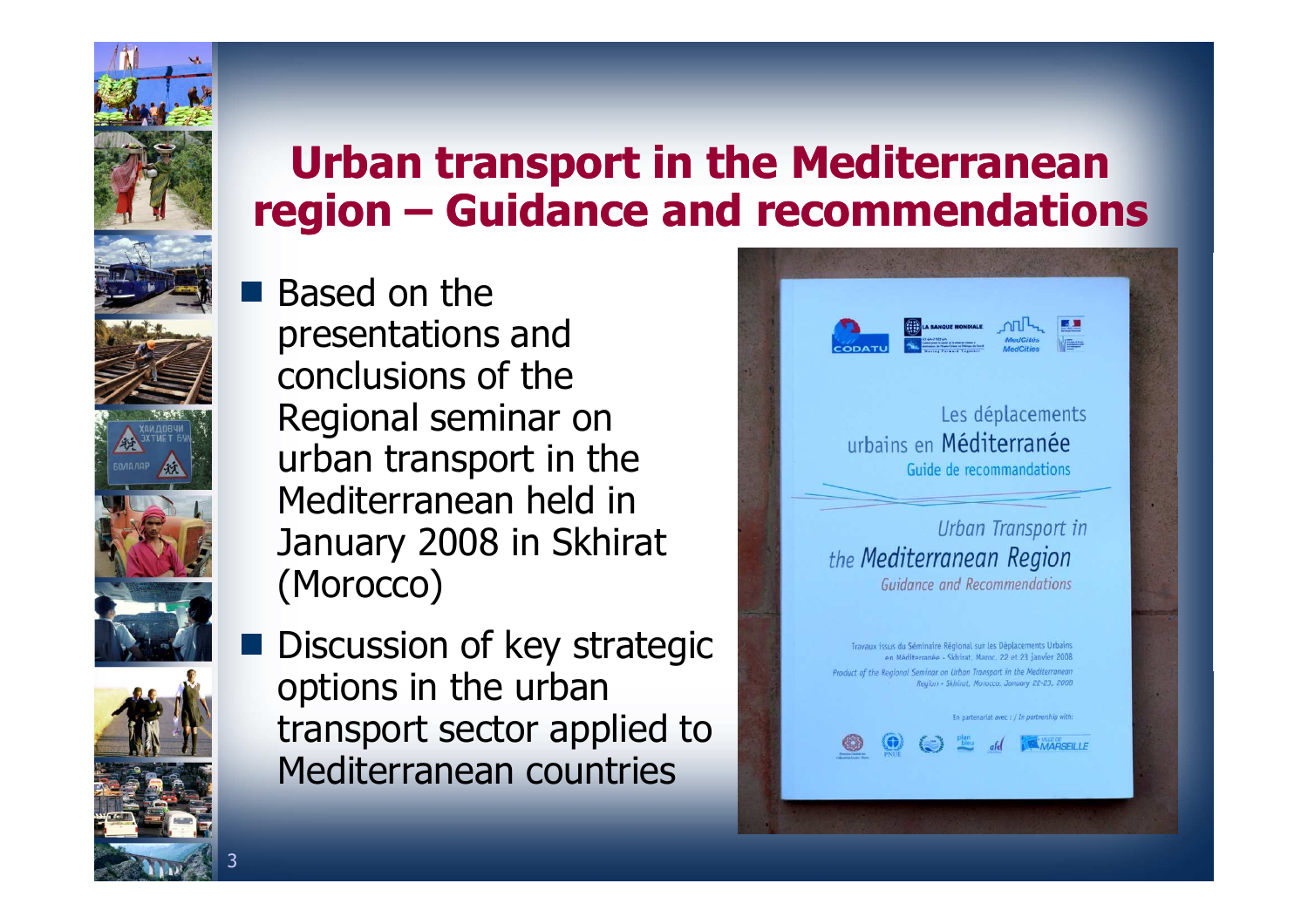

4

## **Urban transport in the Mediterranean region – Guidance and recommendations**

#### **Content**

- Diagnosis and key urban mobility issues
- **Urban transport institutions and planning**
- Financing and pricing
- Choosing a mass-transport system for a public transport network
- **Traffic management and parking policy**
- A regulatory framework for small-scale informal transport
- Capacity building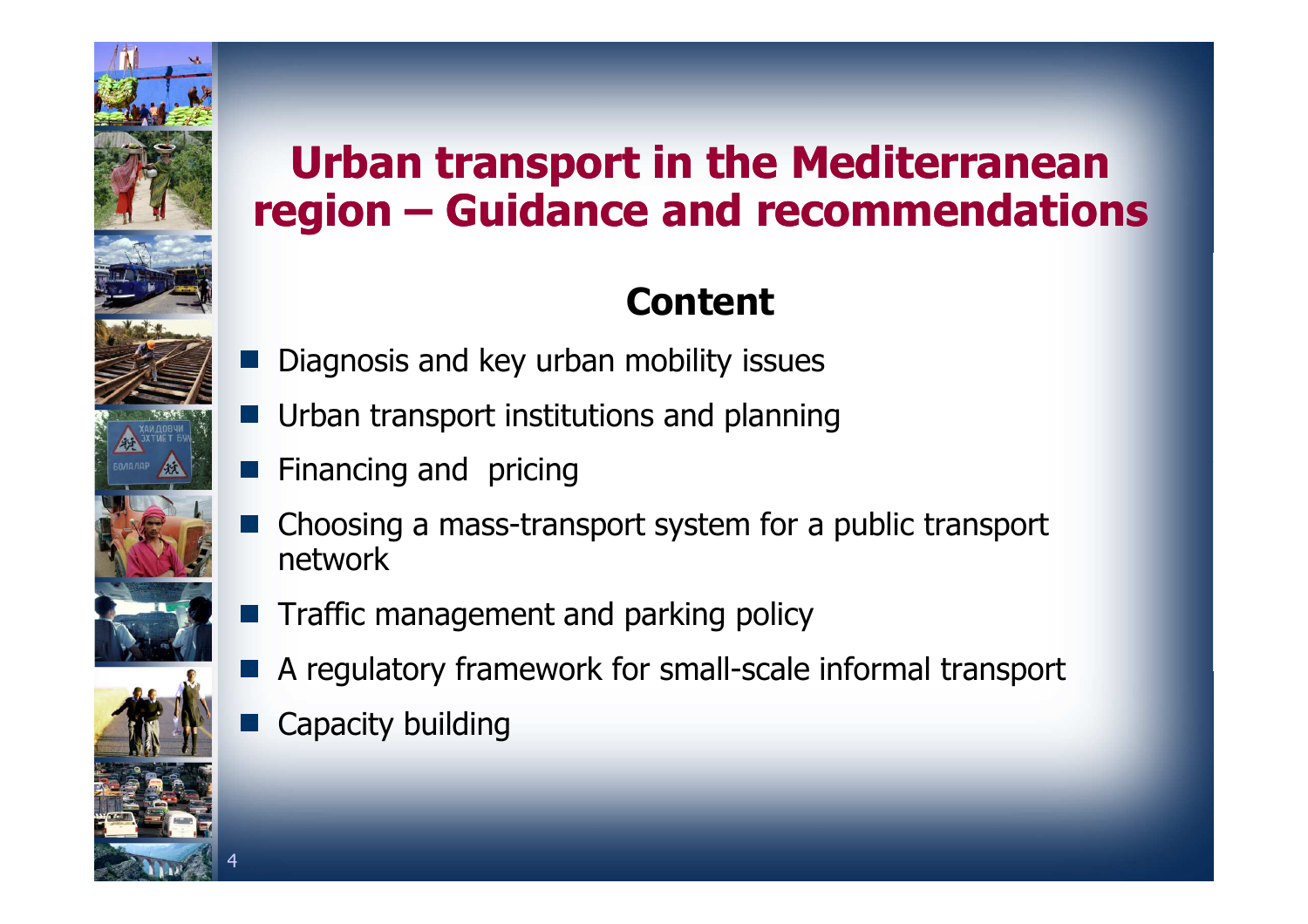## **Urban transport in the Mediterranean region – Guidance and recommendations**

#### **Main messages**

- Strong governmental institutions are needed at the local level for planning urban transport in a multimodal manner and for organizing and regulating public transport
- Sustainable financing mechanisms are required, which involve support from the national budget
- Careful analysis of options for public transport systems should be prepared. There is no miracle solution. All modes of public transport, including informal modes, have a role to play



It is possible to use public road space more efficiently through better traffic management, better allocation of space, and better parking policies.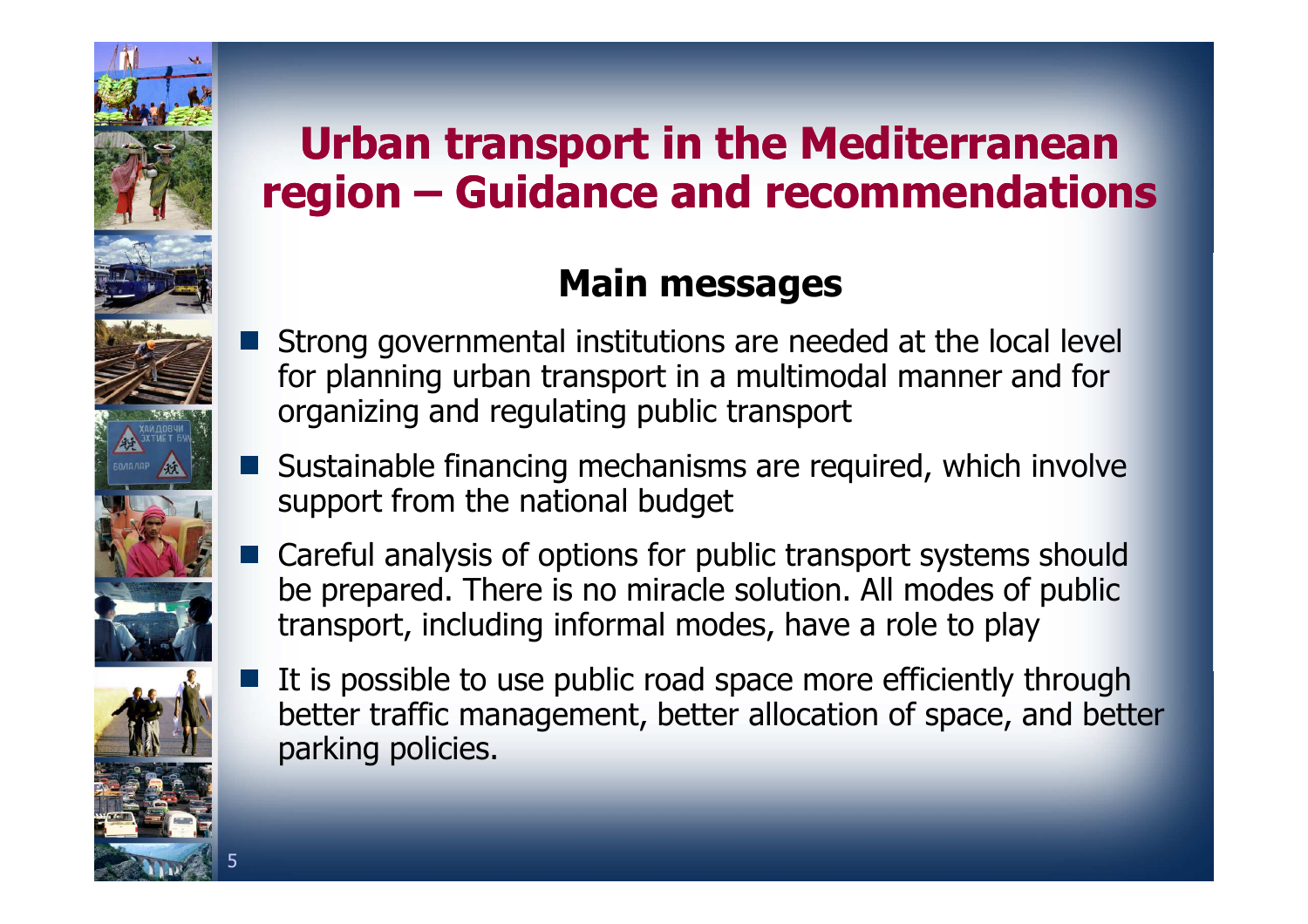### **Cities on the move - World Bank 2002**

- **Remains the World Bank's**  main strategic document on the urban transport sector
- **Presentation of urban**  transport issues in middle and low income countries in the context of urban development, economic growth, and poverty reduction
- Discussion of the pros and ka k cons of alternative solutions with reference to World experience and best practices

6

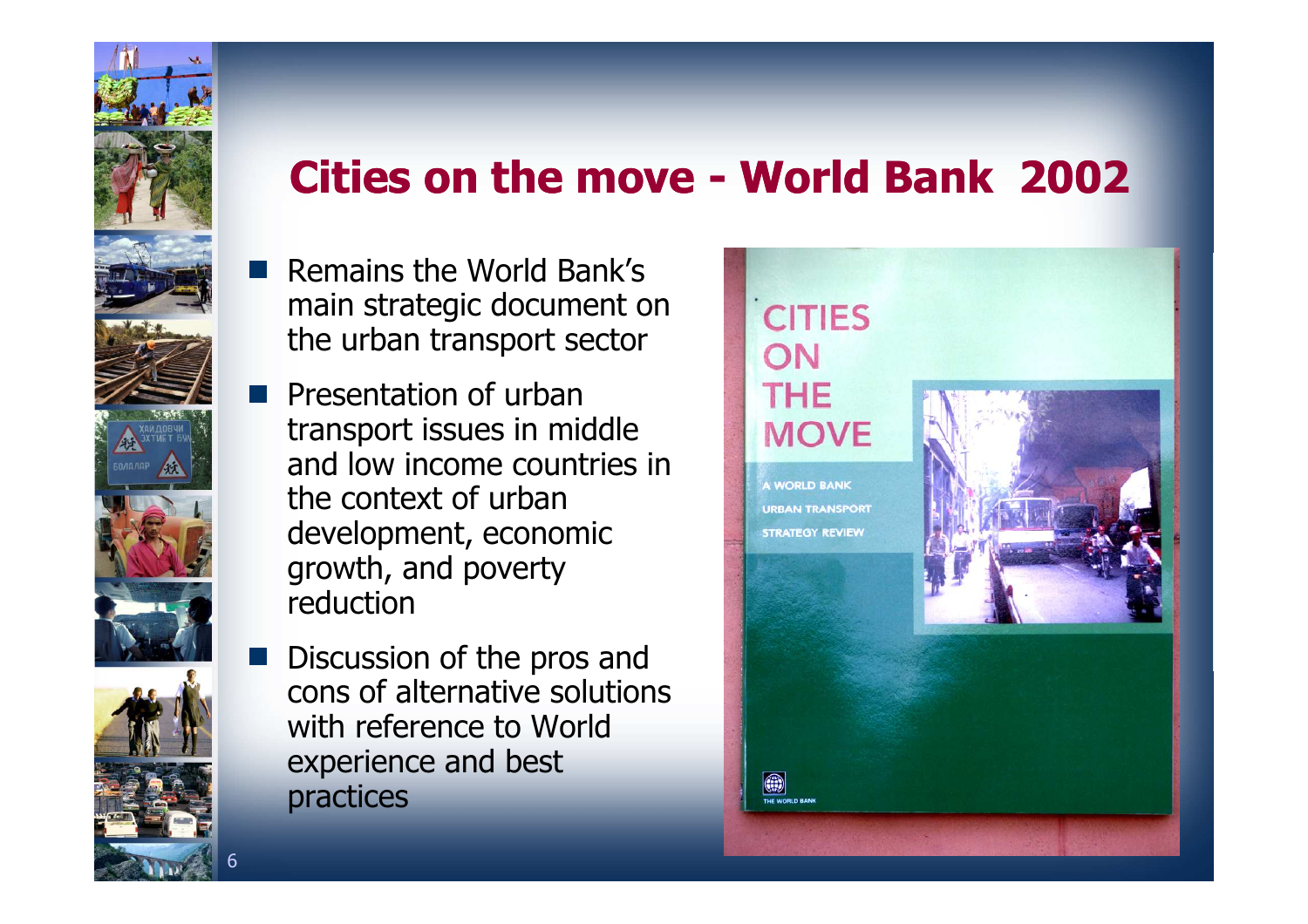### **Some other useful sources of information**

- World Bank toolkit for bus systems reform: **www.ppiaf.org**
- Sustainable Urban Transport Program: **www.sudp.org**
- **Embarq: www.embarq.org**

 **http://www.embarq.org/en/cts/sumturkiye**



7

**Institute for Transportation and Development** Policy: **www.itdp.org**